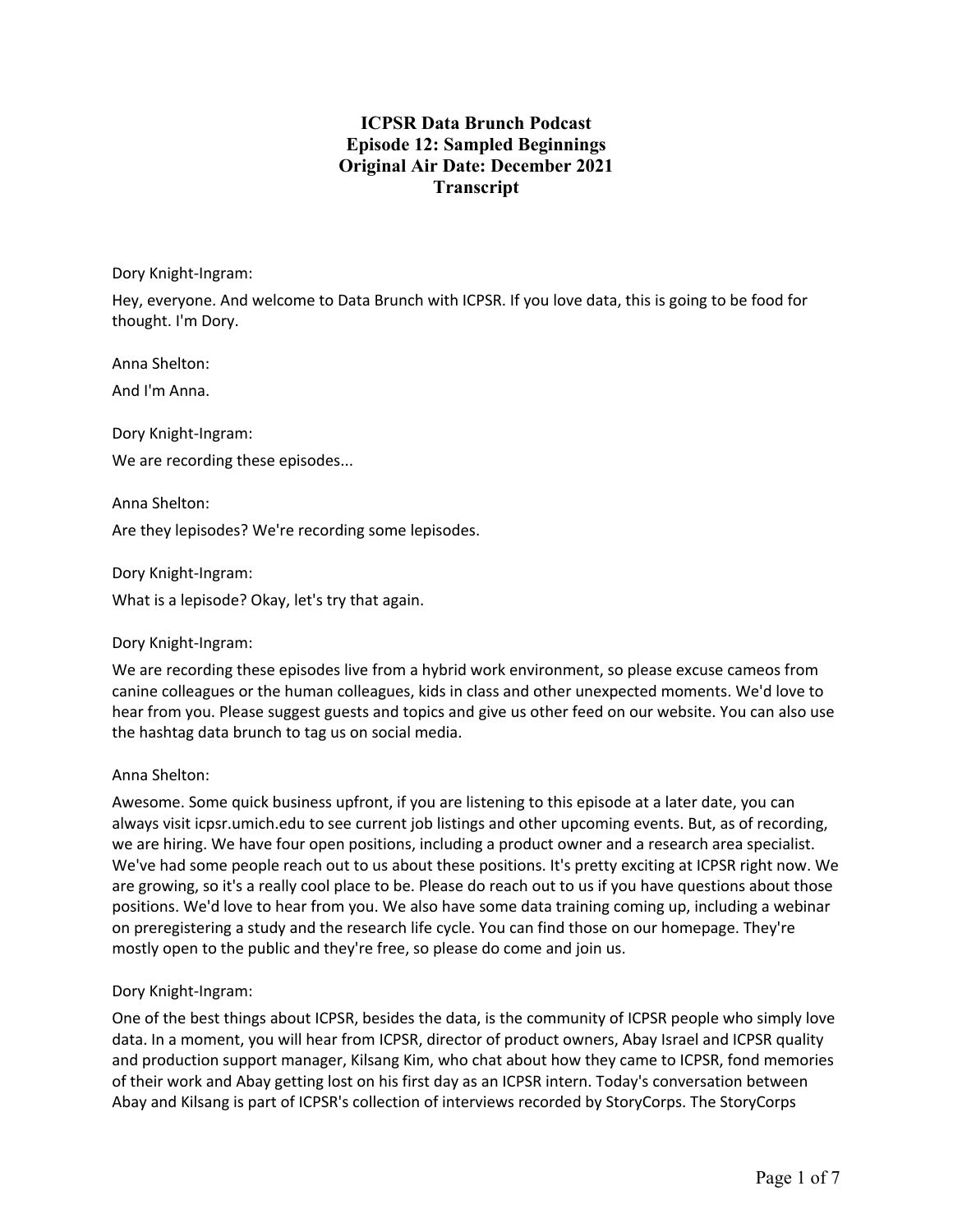interviews were a gift from the Institute of Museum and Library Services, also known as IMLS, as part of ICPSR's National Medal for Museum and Library Service that ICPSR won in 2019.

### Dory Knight-Ingram:

The medal honors museums and libraries for outstanding community service. ICPSR was recognized in the library category for its exemplary data stewardship efforts. These interviews are provided courtesy of StoryCorps, a national nonprofit, whose mission is to preserve and share humanity stories in order to build connections between people and create a more just and compassionate world. To hear the full conversation between Abay and Kilsang, and check out others in ICPSR StoryCorps collection, visit the ICPSR collection at storycorps.org, which we will link in our episode notes.

### [Musical interlude]

### Abay Israel:

My name is Abay, I am 36 years old, and today is May 22, 2020. I am here in lovely Ann Arbor, Michigan recording with a friend colleague and coworker of mine, Kilsang, who's here with me.

#### Kilsang Kim:

Hi, my name Kilsang. Well, I'm kind of the partner in crime with Abay, working for ICPSR here in lovely Ann Arbor. Finally, we've got some great weather today. We are informed that we are supposed to have a nice conversation about ICPSR and this is something we always like to do. Abay, I always wondered, what was your earliest memory of ICPSR?

### Abay Israel:

Ooh, my earliest memory, if I can think about this. It was back in 2005. I was recruited as an intern for the aspiring Summer Internship Program at the time. It was Rita Bantom and David Thomas, who came to campus and were talking about this magical place of Ann Arbor, how lovely it is, how you would learn about research, you would learn about data. They saw this, they came in high. They were saying how ICPSR is this unspoken gem that a lot of graduate students in school talk about. I didn't know about it at the time.

### Abay Israel:

I remember coming here the very first day of my internship program, and I remember it just being green and people were smiling and people were saying, hello and good afternoon and good morning. That's very different from being in New York or being in Atlanta. It was just warm and welcoming. I used to [inaudible 00:06:08] felt like a home space. It was so odd. I loved it. It was a very strong memory in my mind, thinking that this place was welcoming and this place was just a place that I can find friends and find companionship and a strong community. What about you? Do you remember your first memory about ICPSR?

### Kilsang Kim:

I was a graduate student here at Michigan and I was looking for a summer job, just on the economics department posting board. This was way back, I think around 2003. On the board there had something called an ICPSR Summer Program computer consultants. This is going way back to when we still had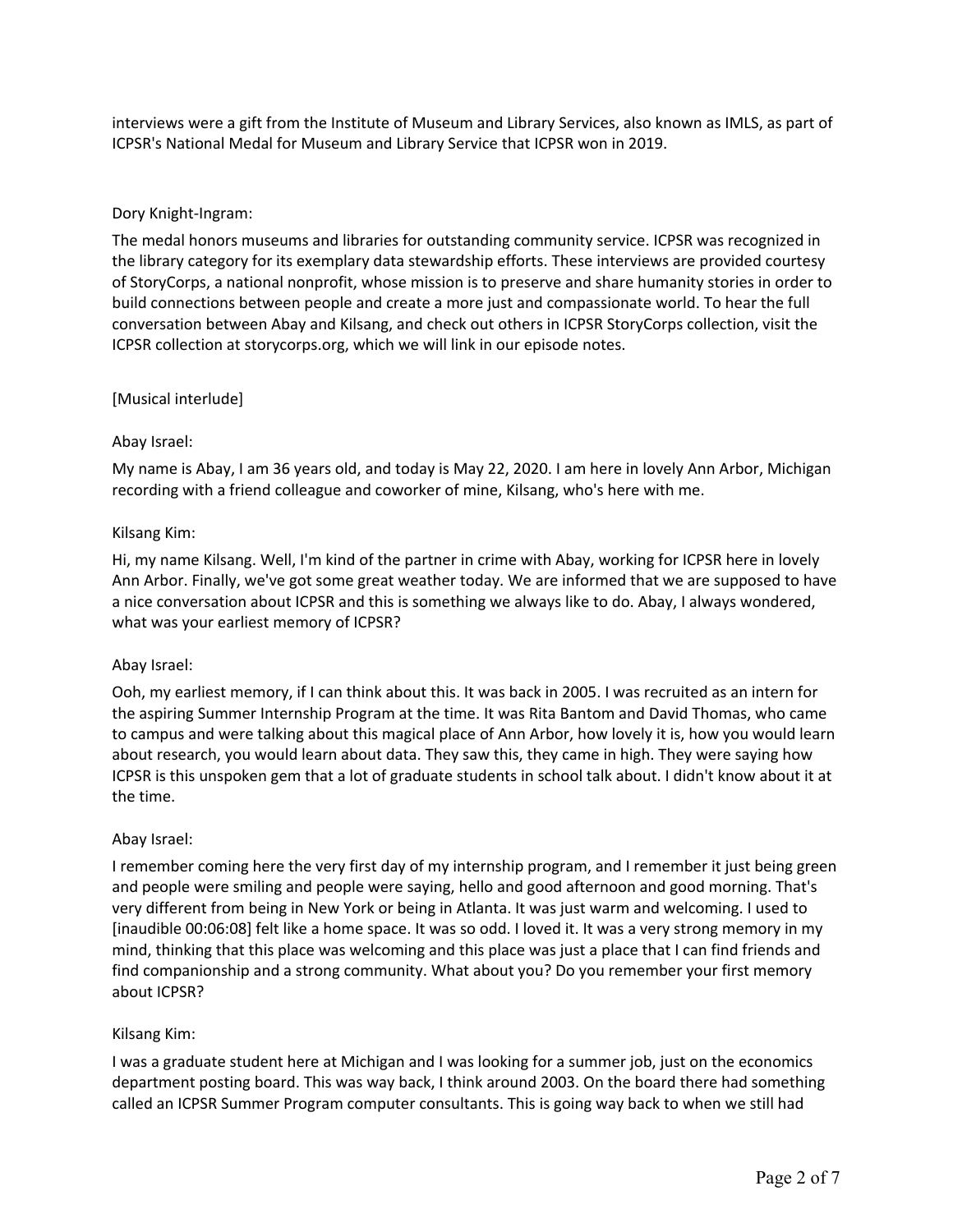computer rooms at the Summer Program. Nowadays, everybody's got a tablet, everybody has a laptop, so nobody really need the computer rooms now, but then we had two big computer rooms in Helen Newberry for the Summer Program. This was a pretty good job for any graduate students who've taken any kind of methodology courses because the pain was pretty good.

### Kilsang Kim:

Boy, how much fun it was. Every year, nearly 900 to 1,000 international and US students will gather here at Helen Newberry. It just one big summer party. Everybody that's supposed to be doing work, but I think most people are just having too much fun. How full the bars were at the end of the day after all the courses were. That was my kind of introduction into this because I didn't know what ICPSR was at that point. All I knew it was a summer job that paid well and when I got there, it looked fun. From there, I got kind of suckered in, never left.

### Abay Israel:

No, I'm right there with you. I'm right there with you. It's like that's how they get you.

Kilsang Kim:

Yep.

# Abay Israel:

They bring you in during the summer. I came in during the summer, I'm originally from the Caribbean. I came in during the summer and I was like, "This place is amazing." I decided this is where I wanted to build my career and come back to grad school and all that stuff and then the winter hit. That winter came in 2007 and I was like, "What is this? What is this madness? What is this white stuff on my costume?" I had no heat in my car at the time. I was like, "Okay, well, the summers are nice, but the winters were crazy." I don't know, did you have any memories of your first winter in Michigan, Kilsang?

### Kilsang Kim:

Well, not the first one, but the second or third one when we had the huge snowfall. That was interesting. But then again, I originally come from Korea, Seoul, so we've got basically the same weather as here in Ann Arbor. So, weather wise, I was very familiar with. Korea's a little bit more in the extremes in the summer and bit more milder in the winters, but yeah, you hear from a lot of our colleagues, how they got kind of suckered in when they were undergraduates or it was their first job. They stayed here for a summer or worked for a year on a particular project them went to do whatever. And when they finished their training or program, they get a kind of email saying, "Hi, we hear that you finished. Did you... We've got a lovely job posting, would you be interested?" And you'd be very surprised how many people in the building going back in to ICPSR.

### Abay Israel:

That's true. That's true. For mine, I... So, I came as a summer [inaudible 00:10:21] in 2005, and then I returned to ICPSR in 2007. But, between that time I did a stint of investment banking in New York. The banking thing, it was great for what it was. I had a good time, but then I realized I felt a family here in Ann Arbor. I wanted to come back and I was thinking I would only stay for a year. I would stay for a year work for that 2007, 2008 year and then apply for grad school and then see how the wind blows. I think both of us are economics people.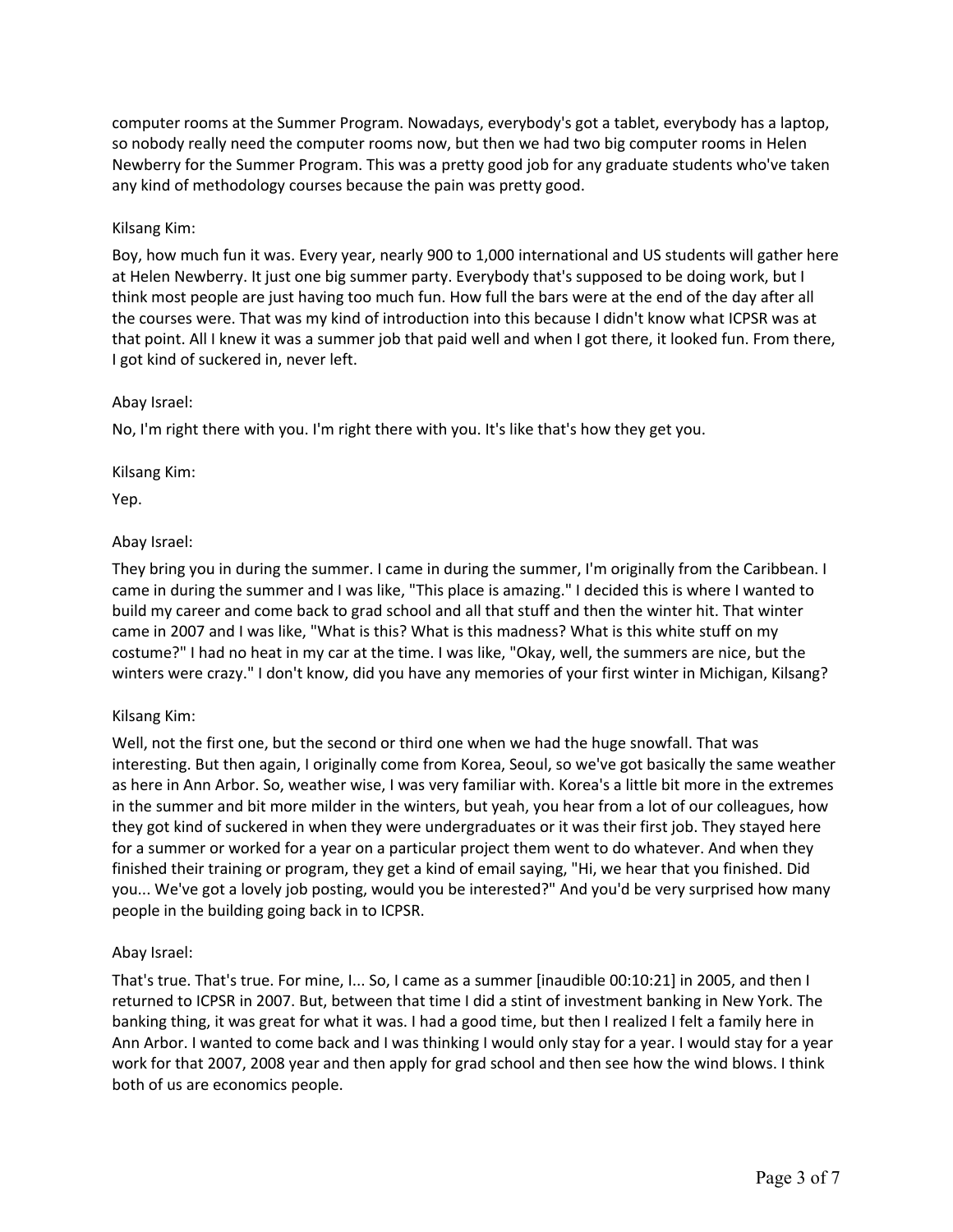Kilsang Kim:

Yeah.

# Abay Israel:

We both went to grad school back at home. Michigan is great for that. And then one year turned into two, turned into five, turned into 10. I think I've been here what, 13 years now? It's insane. How long have you been here, Kilsang?

### Kilsang Kim:

Oh, I've been here... Well, my association again started at 2003 and I think I've worked every single summer or part-time, knocking about. I think only started full-time about six or seven years ago, but I have a kind of an interesting history at ICPSR because I started off at the Summer Program as a computer statistical consultant then I moved into the team lead deposition for that, which was a lot more in setting up for the computing environment for the Summer Program. Then through that job, I got a part-time job working for CNS, which is the computer and networking support group. I worked there for, I think, about three years then I finally moved over to curation, which it's...

### Kilsang Kim:

Normally curation is kind of the gateway into ICPSR and into all the other departments, but I took kind of the long way round. After curation, I moved to my current job, which is a data project analyst, so I've kind of knocked around the building quite often. I'm probably one of the people who've been situated in multiple places. I think Lynette might have the other record of the most moved inside ICPSR, but depending on which job I was doing, and even in that job, I got moved around quite a bit inside the building. I think in kind of if you divide up the whole building into four major quadrants, I think I've been in every single one of those quadrants.

### Abay Israel:

I think you're right. I think you beat me for sure because I started as an intern, I went into curation, I became the program manager for internship and then I moved into the technology and development side.

Kilsang Kim:

Mm-hmm (affirmative).

### Abay Israel:

That's crazy though. Most of the colleagues that we work with here have similar trajectories. I don't think they bounce around as many times to us, but you hear similar stories that people are talking about. They started as usually curation, you're right.

Kilsang Kim:

Yep.

### Abay Israel:

They started off with curation and then they became a project lead or they become a supervisor, they became an archive director. Just being at ICPSR and University of Michigan affords you that luxury that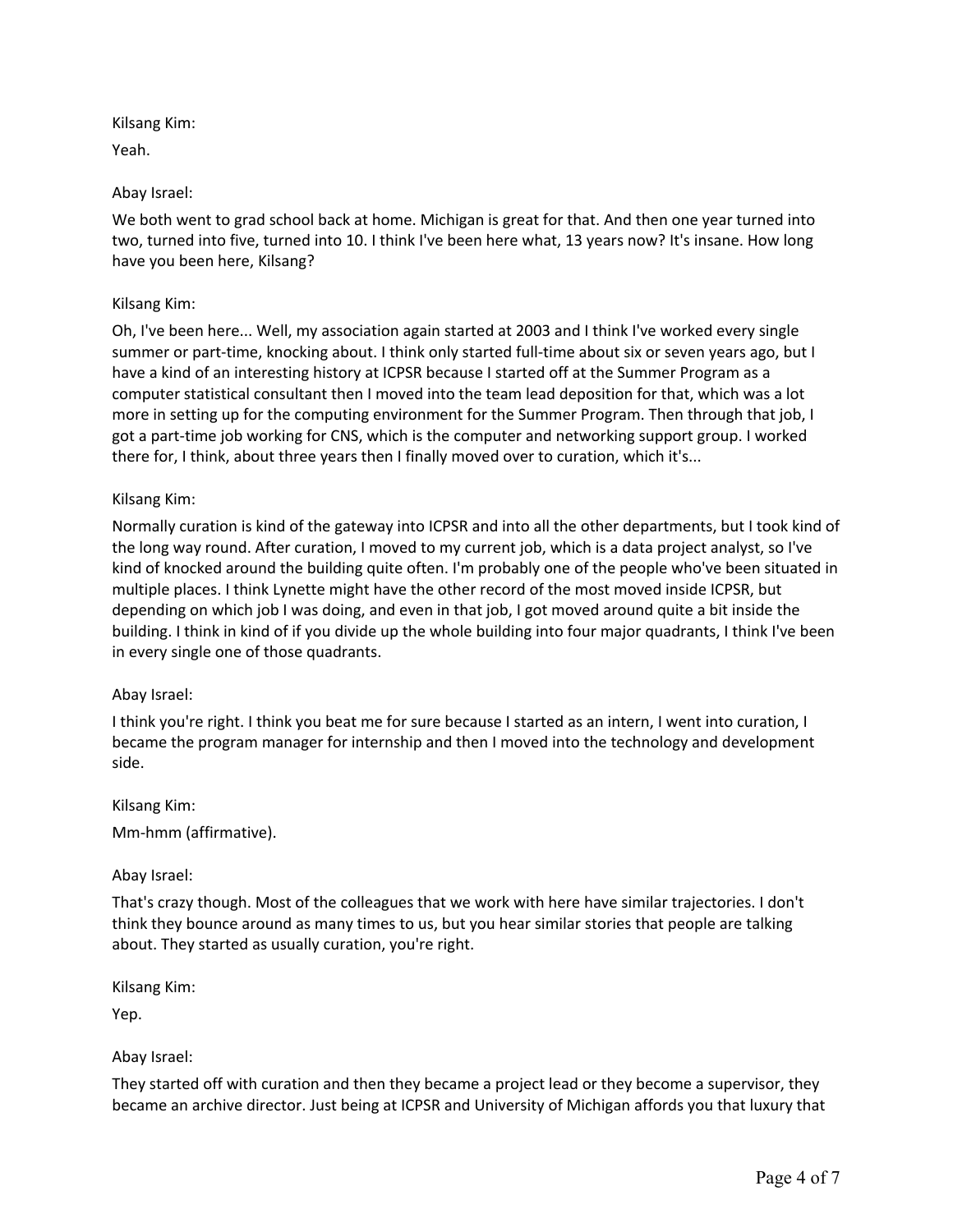you can explore different places and even come back, or just explore different opportunities. I think that's a really great place to work.

#### Kilsang Kim:

Yeah. It's one of the kind characteristics... Well, we say curation is probably the [inaudible 00:13:55] core of ICPSR. Curation means actually getting the data sent in from the PIs and then that data in itself gets, well, basically curated such that what comes out is a totally different piece, sometimes to what comes in. In the sense of not the data itself changing, but the usability of the data such that I'm sure a lot of methodology core students who managed to kind of... Probably not so much now, but way back, it was really... When I was doing my graduate course, it's very hard to get good data to kind of do reputation work. You take... One of our first methodology courses would ask us to go and pick a paper, a very famous paper, and then replicate the results of that paper.

#### Kilsang Kim:

And I remember being so happy that I managed to find the actual data for that paper, but the problem is there was no documentation, there was no explanations, there was no detail explanation on what kind of weights were used. I had to use the published paper to figure out, backwards workout by experimentation. Even with all that work, I couldn't exactly get what the results that were published in that paper. What we hear in ICPSR, especially in the curation department does, is make sure that's possible that all the variable labels are clearly denoted, there's no errors in it, the value labels are correct and the associated documentation actually matches up. From one of our properly curated studies, you should have not... I doubt you'll have that much problem.

#### Kilsang Kim:

I've done it. I've done testing through our curated work, that we are testing online statistical analysis software. One easy way to do it is get one of our curated data sets, look at the documentation, look at the original paper that's been published from it, do one of the simple tabulations or covariance tables and yeah, numbers match down to... [inaudible 00:16:22] That's my point. That's kind of always been a lot of the starting point for our staff members is doing that very, very important work. Once they move over to managerial positions, project manager positions, developed positions, having that common background in the building makes it so much easier for us to have this common goal saying, "Yeah, data is important. Good curated data is more important than anything else."

#### Abay Israel:

Do you remember the time that we did the karaoke event with the director with Maggie during a webinar?

#### Kilsang Kim:

Yes, especially while I didn't have a singing voice.

#### Abay Israel:

That was great. That was so much fun, I remember that. There was another memory that I have that just stands out too. This was years ago, another colleague, Kathryn [inaudible 00:17:24], Lavender now. Wow, Kathryn Lavender, Kevin Kapalla. We used to play little tricks on each other. We had a Marilyn Monroe doll, not a doll, a cutout.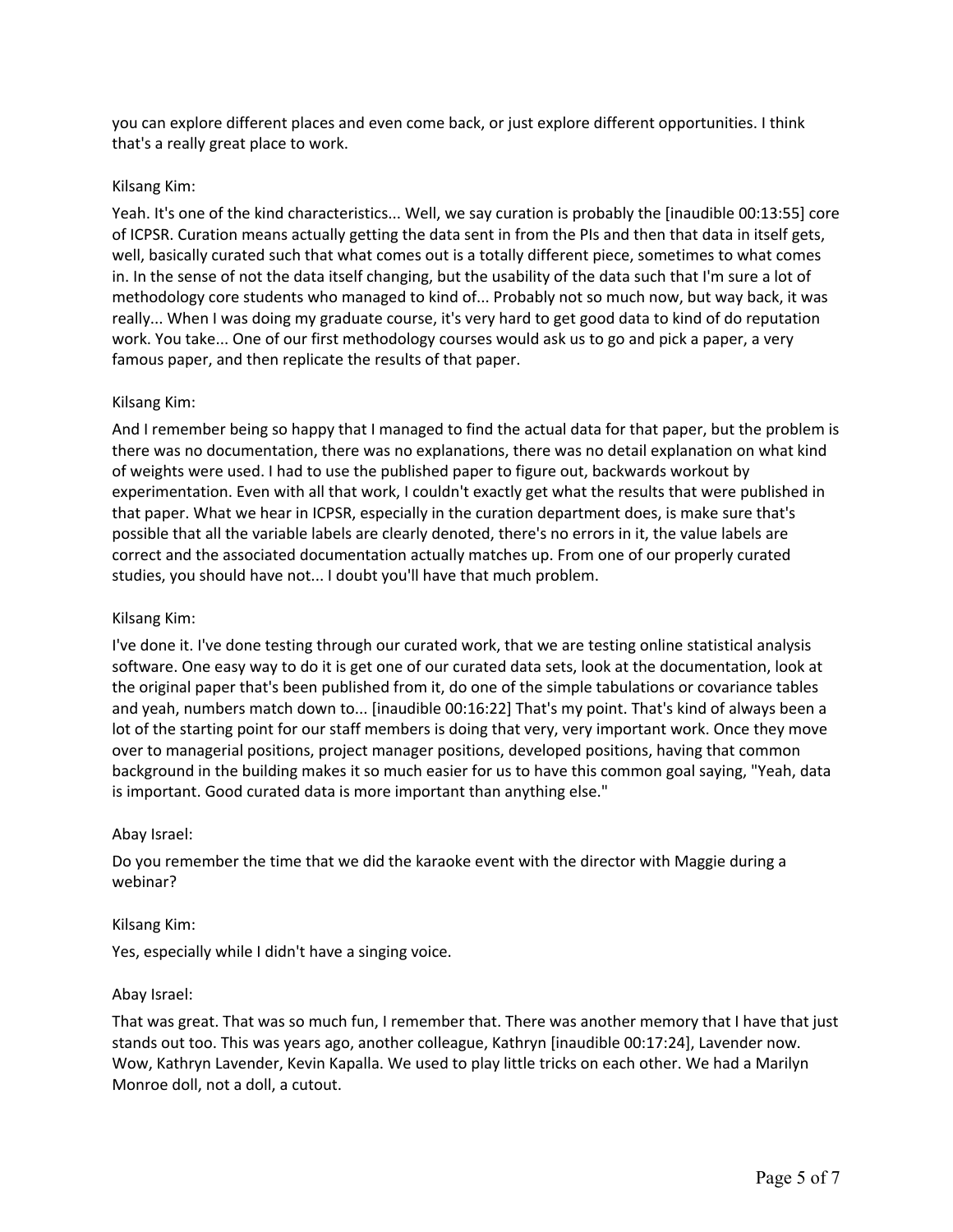Kilsang Kim: [crosstalk 00:17:36].

### Abay Israel:

We had that cut out and we put it in different odd places throughout the building. We'd always have fun with Kevin put in notes on Marilyn saying, "It's not you, it's me." Kind of really funny back and forth. We would have jokes with each other. We would come and put stuff on our door. And I remember us taking one time where we had a bunch of sticky notes and we organized the sticky notes in a mural of Marilyn Monroe. And he came into his office and he was like, "Wow." Just things like that.

### Abay Israel:

The fun about ICPSR, the ability to connect with friends, the ability to build new technology that what both of us are doing now to provide data and to provide learning resources and to continue to push the boundary of what social science research can be in this environment and a world where data is just becoming such a strong currency. I think there's no other place like ICPSR and frankly, I'm inspired every day to be here, inspired to work with you, Kilsang, and I hope that we continue to build new things and build up this community. With that being said, I really want to thank all those who've listened to our story and had as much fun as we had going through our memory lane here at ICPSR and StoryCorps.

### Kilsang Kim:

Yeah. Thank you very much for having us. It's a pleasure to expound on this, spiel on and be boastful about an institution that I think has great meaning to both of us. Hopefully, people who've listened to this recording, hey, come and visit us, we're on the web.

### [Musical interlude]

### Anna Shelton:

Wow. That's fantastic. Every time I hear it, it's fantastic. I just love Abay and Kilsang, y'all are the best.

In new data, we have the 2016 Latino Immigrant National Election Study, which is also known as LINES. This is a panel study of Latino foreign-born residents of the United States. It includes some really interesting variables. One of the variables is, "Do you think that what happens generally to Hispanic people in this country will affect you a lot, a little, not very much or not at all?" It's just an incredible study and really important for research into immigration and politics and voting, all kinds of things.

### Dory Knight-Ingram:

Thank you for that, Anna. We also have some great new research spotlights in the ICPSR Bibliography of Data-related Literature, including three new spotlights. Including mental health, criminal justice and physical health. All three of those focus on the LGBTQ population.

### Anna Shelton:

I love those research spotlights. I get totally geeked out about those. I think they're so cool. That's the end of the episode. Thank you all for being with us.